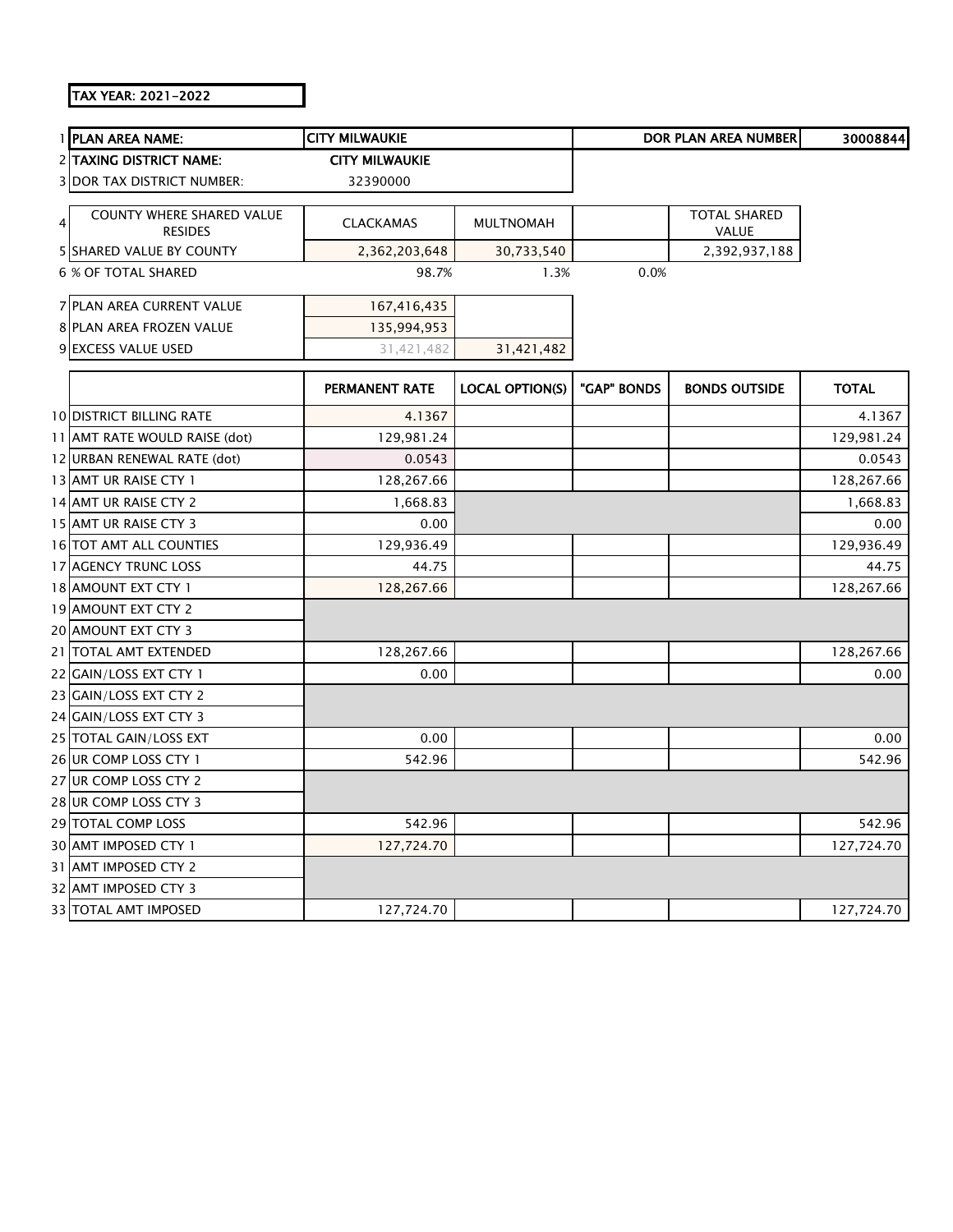| 1 PLAN AREA NAME:                          | <b>CITY MILWAUKIE</b>  |                        |             | DOR PLAN AREA NUMBER          | 30008844     |
|--------------------------------------------|------------------------|------------------------|-------------|-------------------------------|--------------|
| 2 TAXING DISTRICT NAME:                    | <b>COMM COLL CLACK</b> |                        |             |                               |              |
| 3 DOR TAX DISTRICT NUMBER:                 | 30604000               |                        |             |                               |              |
|                                            |                        |                        |             |                               |              |
| <b>COUNTY WHERE SHARED VALUE</b>           | <b>CLACKAMAS</b>       |                        |             | <b>TOTAL SHARED</b>           |              |
| <b>RESIDES</b><br>5 SHARED VALUE BY COUNTY | 2,377,730,269          |                        |             | <b>VALUE</b><br>2,377,730,269 |              |
| <b>6 % OF TOTAL SHARED</b>                 | 100.0%                 | 0.0%                   | 0.0%        |                               |              |
|                                            |                        |                        |             |                               |              |
| 7 PLAN AREA CURRENT VALUE                  | 167,416,435            |                        |             |                               |              |
| 8 PLAN AREA FROZEN VALUE                   | 135,994,953            |                        |             |                               |              |
| 9 EXCESS VALUE USED                        | 31,421,482             | 31,421,482             |             |                               |              |
|                                            |                        |                        |             |                               |              |
|                                            | PERMANENT RATE         | <b>LOCAL OPTION(S)</b> | "GAP" BONDS | <b>BONDS OUTSIDE</b>          | <b>TOTAL</b> |
| <b>10 DISTRICT BILLING RATE</b>            | 0.5582                 |                        |             |                               | 0.5582       |
| 11 AMT RATE WOULD RAISE (dot)              | 17,539.47              |                        |             |                               | 17,539.47    |
| 12 URBAN RENEWAL RATE (dot)                | 0.0073                 |                        |             |                               | 0.0073       |
| 13 AMT UR RAISE CTY 1                      | 17,357.43              |                        |             |                               | 17,357.43    |
| 14 AMT UR RAISE CTY 2                      |                        |                        |             |                               |              |
| 15 AMT UR RAISE CTY 3                      |                        |                        |             |                               |              |
| 16 TOT AMT ALL COUNTIES                    | 17,357.43              |                        |             |                               | 17,357.43    |
| 17 AGENCY TRUNC LOSS                       | 182.04                 |                        |             |                               | 182.04       |
| 18 AMOUNT EXT CTY 1                        | 17,357.43              |                        |             |                               | 17,357.43    |
| 19 AMOUNT EXT CTY 2                        |                        |                        |             |                               |              |
| 20 AMOUNT EXT CTY 3                        |                        |                        |             |                               |              |
| 21   TOTAL AMT EXTENDED                    | 17,357.43              |                        |             |                               | 17,357.43    |
| 22 GAIN/LOSS EXT CTY 1                     | 0.00                   |                        |             |                               | 0.00         |
| 23 GAIN/LOSS EXT CTY 2                     |                        |                        |             |                               |              |
| 24 GAIN/LOSS EXT CTY 3                     |                        |                        |             |                               |              |
| 25 TOTAL GAIN/LOSS EXT                     | 0.00                   |                        |             |                               | 0.00         |
| 26 UR COMP LOSS CTY 1                      | 72.73                  |                        |             |                               | 72.73        |
| 27 UR COMP LOSS CTY 2                      |                        |                        |             |                               |              |
| 28 UR COMP LOSS CTY 3                      |                        |                        |             |                               |              |
| 29 TOTAL COMP LOSS                         | 72.73                  |                        |             |                               | 72.73        |
| 30 AMT IMPOSED CTY 1                       | 17,284.70              |                        |             |                               | 17,284.70    |
| 31 AMT IMPOSED CTY 2                       |                        |                        |             |                               |              |
| 32 AMT IMPOSED CTY 3                       |                        |                        |             |                               |              |
| 33 TOTAL AMT IMPOSED                       | 17,284.70              |                        |             |                               | 17,284.70    |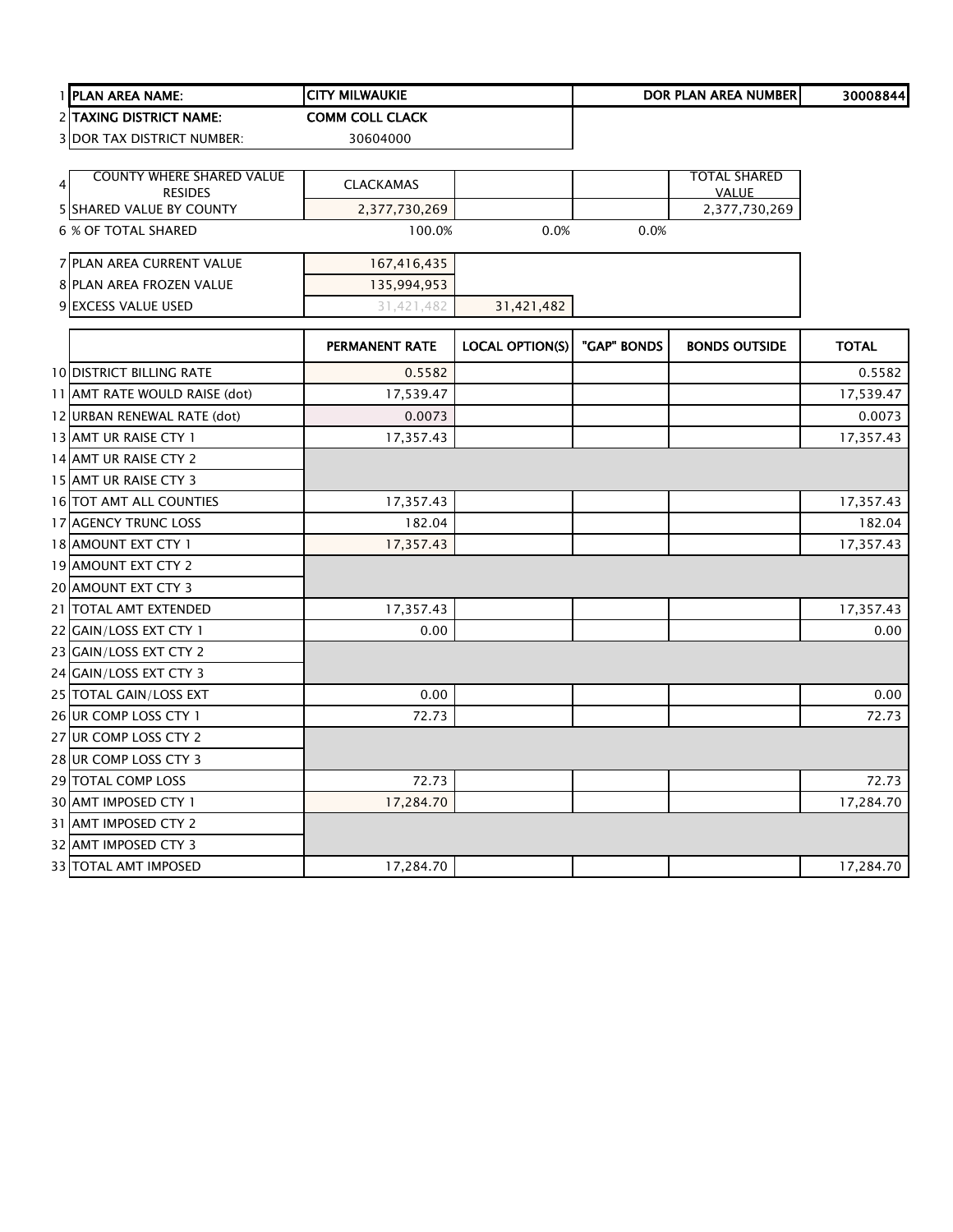| 1 PLAN AREA NAME:               | <b>CITY MILWAUKIE</b>                       |                              |                                  |                      | 30008844                                                                     |
|---------------------------------|---------------------------------------------|------------------------------|----------------------------------|----------------------|------------------------------------------------------------------------------|
| 2 TAXING DISTRICT NAME:         | <b>COUNTY C</b>                             |                              |                                  |                      |                                                                              |
| 3 DOR TAX DISTRICT NUMBER:      | 30000032                                    |                              |                                  |                      |                                                                              |
|                                 |                                             |                              |                                  |                      |                                                                              |
| 4                               | <b>CLACKAMAS</b>                            |                              |                                  |                      |                                                                              |
| <b>5 SHARED VALUE BY COUNTY</b> |                                             |                              |                                  |                      |                                                                              |
| 6 % OF TOTAL SHARED             |                                             | 0.0%                         | 0.0%                             |                      |                                                                              |
| 7 PLAN AREA CURRENT VALUE       |                                             |                              |                                  |                      |                                                                              |
| 8 PLAN AREA FROZEN VALUE        | 135,994,953                                 |                              |                                  |                      |                                                                              |
| 9 EXCESS VALUE USED             | 31,421,482                                  | 31,421,482                   |                                  |                      |                                                                              |
|                                 |                                             |                              |                                  |                      |                                                                              |
|                                 | <b>PERMANENT RATE</b>                       |                              |                                  | <b>BONDS OUTSIDE</b> | <b>TOTAL</b>                                                                 |
| <b>10 DISTRICT BILLING RATE</b> | 2.4042                                      |                              |                                  |                      | 2.4042                                                                       |
| 11 AMT RATE WOULD RAISE (dot)   | 75,543.53                                   |                              |                                  |                      | 75,543.53                                                                    |
| 12 URBAN RENEWAL RATE (dot)     | 0.0317                                      |                              |                                  |                      | 0.0317                                                                       |
| 13 AMT UR RAISE CTY 1           | 75,374.05                                   |                              |                                  |                      | 75,374.05                                                                    |
| 14 AMT UR RAISE CTY 2           |                                             |                              |                                  |                      |                                                                              |
| 15 AMT UR RAISE CTY 3           |                                             |                              |                                  |                      |                                                                              |
| 16 TOT AMT ALL COUNTIES         | 75,374.05                                   |                              |                                  |                      | 75,374.05                                                                    |
| 17 AGENCY TRUNC LOSS            | 169.48                                      |                              |                                  |                      | 169.48                                                                       |
| 18 AMOUNT EXT CTY 1             | 75,374.05                                   |                              |                                  |                      | 75,374.05                                                                    |
| 19 AMOUNT EXT CTY 2             |                                             |                              |                                  |                      |                                                                              |
| 20 AMOUNT EXT CTY 3             |                                             |                              |                                  |                      |                                                                              |
| 21 TOTAL AMT EXTENDED           | 75,374.05                                   |                              |                                  |                      | 75,374.05                                                                    |
| 22 GAIN/LOSS EXT CTY 1          | 0.00                                        |                              |                                  |                      | 0.00                                                                         |
| 23 GAIN/LOSS EXT CTY 2          |                                             |                              |                                  |                      |                                                                              |
| 24 GAIN/LOSS EXT CTY 3          |                                             |                              |                                  |                      |                                                                              |
| 25 TOTAL GAIN/LOSS EXT          | 0.00                                        |                              |                                  |                      | 0.00                                                                         |
| 26 UR COMP LOSS CTY 1           | 316.87                                      |                              |                                  |                      | 316.87                                                                       |
| 27 UR COMP LOSS CTY 2           |                                             |                              |                                  |                      |                                                                              |
| 28 UR COMP LOSS CTY 3           |                                             |                              |                                  |                      |                                                                              |
| 29 TOTAL COMP LOSS              | 316.87                                      |                              |                                  |                      | 316.87                                                                       |
| 30 AMT IMPOSED CTY 1            | 75,057.18                                   |                              |                                  |                      | 75,057.18                                                                    |
| 31 AMT IMPOSED CTY 2            |                                             |                              |                                  |                      |                                                                              |
| 32 AMT IMPOSED CTY 3            |                                             |                              |                                  |                      |                                                                              |
| 33 TOTAL AMT IMPOSED            | 75,057.18                                   |                              |                                  |                      | 75,057.18                                                                    |
|                                 | COUNTY WHERE SHARED VALUE<br><b>RESIDES</b> | 2,377,730,269<br>167,416,435 | 100.0%<br><b>LOCAL OPTION(S)</b> | "GAP" BONDS          | DOR PLAN AREA NUMBER<br><b>TOTAL SHARED</b><br><b>VALUE</b><br>2,377,730,269 |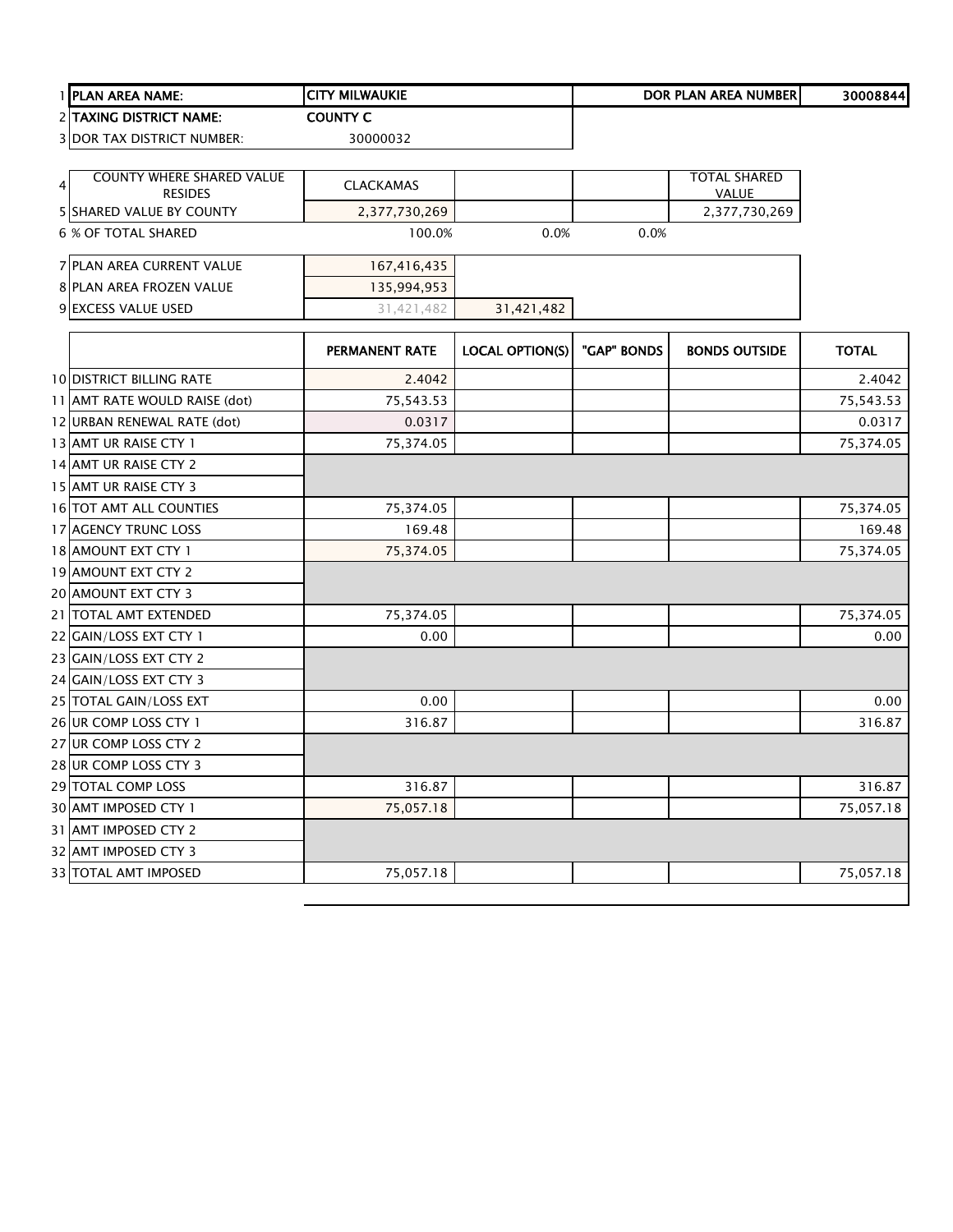| 1 PLAN AREA NAME:                 | <b>CITY MILWAUKIE</b>            |                        |             | <b>DOR PLAN AREA NUMBER</b> | 30008844     |
|-----------------------------------|----------------------------------|------------------------|-------------|-----------------------------|--------------|
| 2 TAXING DISTRICT NAME:           | <b>COUNTY EXTENSION &amp; 4H</b> |                        |             |                             |              |
| <b>3 DOR TAX DISTRICT NUMBER:</b> | 30008091                         |                        |             |                             |              |
| <b>COUNTY WHERE SHARED VALUE</b>  |                                  |                        |             | <b>TOTAL SHARED</b>         |              |
| $\overline{4}$<br><b>RESIDES</b>  | <b>CLACKAMAS</b>                 |                        |             | VALUE                       |              |
| <b>5 SHARED VALUE BY COUNTY</b>   | 2,377,730,269                    |                        |             | 2,377,730,269               |              |
| <b>6 % OF TOTAL SHARED</b>        | 100.0%                           | 0.0%                   | 0.0%        |                             |              |
| 7 PLAN AREA CURRENT VALUE         | 167,416,435                      |                        |             |                             |              |
| 8 PLAN AREA FROZEN VALUE          | 135,994,953                      |                        |             |                             |              |
| 9 EXCESS VALUE USED               | 31,421,482                       | 31,421,482             |             |                             |              |
|                                   | PERMANENT RATE                   | <b>LOCAL OPTION(S)</b> | "GAP" BONDS | <b>BONDS OUTSIDE</b>        | <b>TOTAL</b> |
| <b>10 DISTRICT BILLING RATE</b>   | 0.0500                           |                        |             |                             | 0.0500       |
| 11 AMT RATE WOULD RAISE (dot)     | 1,571.07                         |                        |             |                             | 1,571.07     |
| 12 URBAN RENEWAL RATE (dot)       | 0.0006                           |                        |             |                             | 0.0006       |
| 13 AMT UR RAISE CTY 1             | 1,426.64                         |                        |             |                             | 1,426.64     |
| 14 AMT UR RAISE CTY 2             |                                  |                        |             |                             |              |
| 15 AMT UR RAISE CTY 3             |                                  |                        |             |                             |              |
| 16 TOT AMT ALL COUNTIES           | 1,426.64                         |                        |             |                             | 1,426.64     |
| 17 AGENCY TRUNC LOSS              | 144.43                           |                        |             |                             | 144.43       |
| 18 AMOUNT EXT CTY 1               | 1,426.64                         |                        |             |                             | 1,426.64     |
| 19 AMOUNT EXT CTY 2               |                                  |                        |             |                             |              |
| 20 AMOUNT EXT CTY 3               |                                  |                        |             |                             |              |
| 21 TOTAL AMT EXTENDED             | 1,426.64                         |                        |             |                             | 1,426.64     |
| 22 GAIN/LOSS EXT CTY 1            | 0.00                             |                        |             |                             | 0.00         |
| 23 GAIN/LOSS EXT CTY 2            |                                  |                        |             |                             |              |
| 24 GAIN/LOSS EXT CTY 3            |                                  |                        |             |                             |              |
| 25 TOTAL GAIN/LOSS EXT            | 0.00                             |                        |             |                             | 0.00         |
| 26 UR COMP LOSS CTY 1             | 5.55                             |                        |             |                             | 5.55         |
| 27 UR COMP LOSS CTY 2             |                                  |                        |             |                             |              |
| 28 UR COMP LOSS CTY 3             |                                  |                        |             |                             |              |
| 29 TOTAL COMP LOSS                | 5.55                             |                        |             |                             | 5.55         |
| 30 AMT IMPOSED CTY 1              | 1,421.09                         |                        |             |                             | 1,421.09     |
| 31 AMT IMPOSED CTY 2              |                                  |                        |             |                             |              |
| 32 AMT IMPOSED CTY 3              |                                  |                        |             |                             |              |
| 33 TOTAL AMT IMPOSED              | 1,421.09                         |                        |             |                             | 1,421.09     |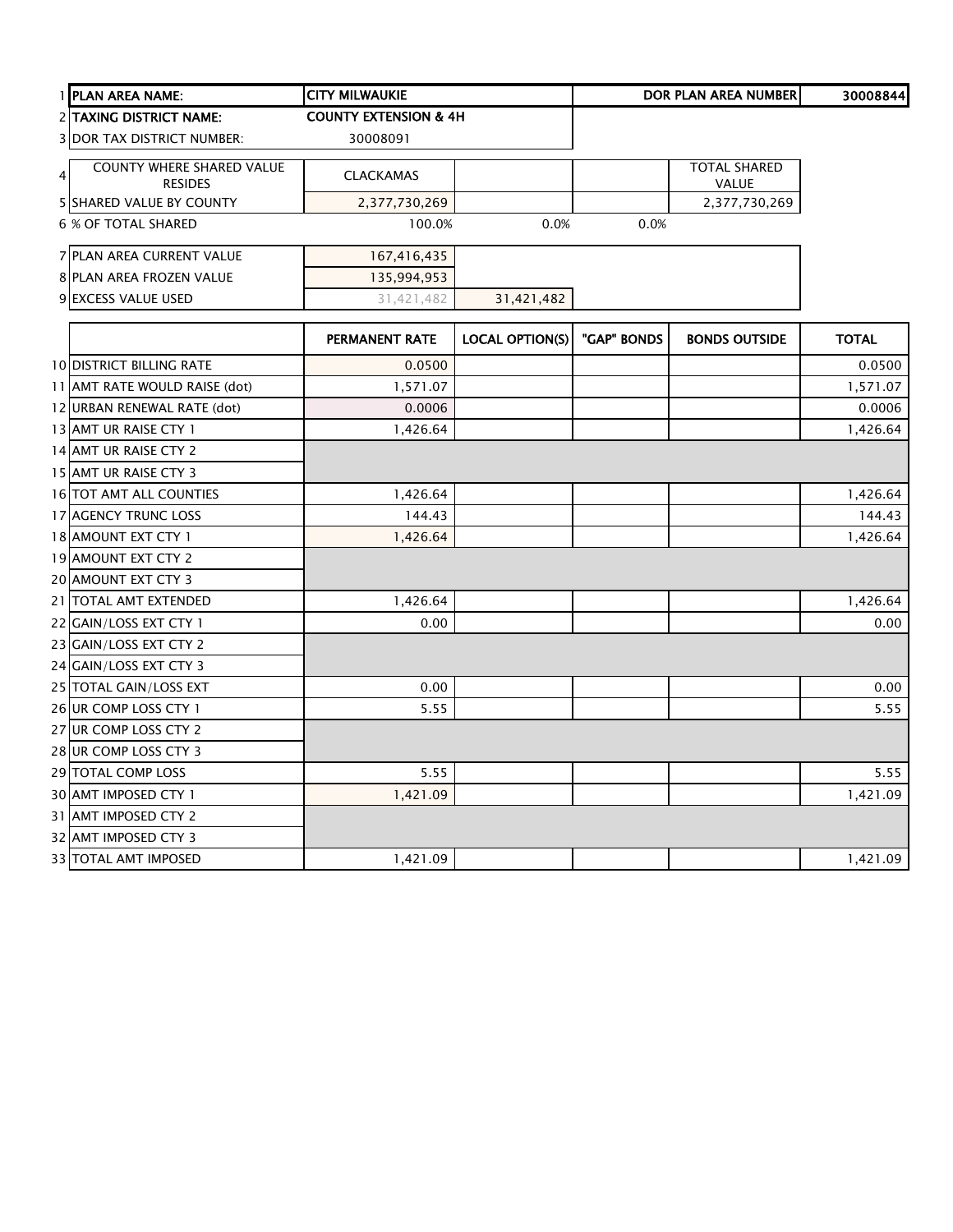|   | 1 PLAN AREA NAME:                           | <b>CITY MILWAUKIE</b> |                        |             | <b>DOR PLAN AREA NUMBER</b>  | 30008844     |
|---|---------------------------------------------|-----------------------|------------------------|-------------|------------------------------|--------------|
|   | <b>2 TAXING DISTRICT NAME:</b>              | <b>COUNTY LIBRARY</b> |                        |             |                              |              |
|   | <b>3 DOR TAX DISTRICT NUMBER:</b>           | 30009121              |                        |             |                              |              |
| 4 | COUNTY WHERE SHARED VALUE<br><b>RESIDES</b> | <b>CLACKAMAS</b>      |                        |             | <b>TOTAL SHARED</b><br>VALUE |              |
|   | <b>5 SHARED VALUE BY COUNTY</b>             | 2,377,730,269         |                        |             | 2,377,730,269                |              |
|   | <b>6 % OF TOTAL SHARED</b>                  | 100.0%                | 0.0%                   | 0.0%        | 100.0%                       |              |
|   | 7 PLAN AREA CURRENT VALUE                   | 167,416,435           |                        |             |                              |              |
|   | 8 PLAN AREA FROZEN VALUE                    | 135,994,953           |                        |             |                              |              |
|   | 9 EXCESS VALUE USED                         | 31,421,482            | 31,421,482             |             |                              |              |
|   |                                             | <b>PERMANENT RATE</b> | <b>LOCAL OPTION(S)</b> | "GAP" BONDS | <b>BONDS OUTSIDE</b>         | <b>TOTAL</b> |
|   | <b>10 DISTRICT BILLING RATE</b>             | 0.3974                |                        |             |                              | 0.3974       |
|   | 11 AMT RATE WOULD RAISE (dot)               | 12,486.90             |                        |             |                              | 12,486.90    |
|   | 12 URBAN RENEWAL RATE (dot)                 | 0.0052                |                        |             |                              | 0.0052       |
|   | 13 AMT UR RAISE CTY 1                       | 12,364.20             |                        |             |                              | 12,364.20    |
|   | 14 AMT UR RAISE CTY 2                       |                       |                        |             |                              |              |
|   | 15 AMT UR RAISE CTY 3                       |                       |                        |             |                              |              |
|   | 16 TOT AMT ALL COUNTIES                     | 12,364.20             |                        |             |                              | 12,364.20    |
|   | 17 AGENCY TRUNC LOSS                        | 122.70                |                        |             |                              | 122.70       |
|   | 18 AMOUNT EXT CTY 1                         | 12,364.20             |                        |             |                              | 12,364.20    |
|   | 19 AMOUNT EXT CTY 2                         |                       |                        |             |                              |              |
|   | 20 AMOUNT EXT CTY 3                         |                       |                        |             |                              |              |
|   | 21 TOTAL AMT EXTENDED                       | 12,364.20             |                        |             |                              | 12,364.20    |
|   | 22 GAIN/LOSS EXT CTY 1                      | 0.00                  |                        |             |                              | 0.00         |
|   | 23 GAIN/LOSS EXT CTY 2                      |                       |                        |             |                              |              |
|   | 24 GAIN/LOSS EXT CTY 3                      |                       |                        |             |                              |              |
|   | 25 TOTAL GAIN/LOSS EXT                      | 0.00                  |                        |             |                              | 0.00         |
|   | 26 UR COMP LOSS CTY 1                       | 51.56                 |                        |             |                              | 51.56        |
|   | 27 UR COMP LOSS CTY 2                       |                       |                        |             |                              |              |
|   | UR COMP LOSS CTY 3                          |                       |                        |             |                              |              |
|   | 29 TOTAL COMP LOSS                          | 51.56                 |                        |             |                              | 51.56        |
|   | 30 AMT IMPOSED CTY 1                        | 12,312.64             |                        |             |                              | 12,312.64    |
|   | 31 AMT IMPOSED CTY 2                        |                       |                        |             |                              |              |
|   | 32 AMT IMPOSED CTY 3                        |                       |                        |             |                              |              |
|   | 33 TOTAL AMT IMPOSED                        | 12,312.64             |                        |             |                              | 12,312.64    |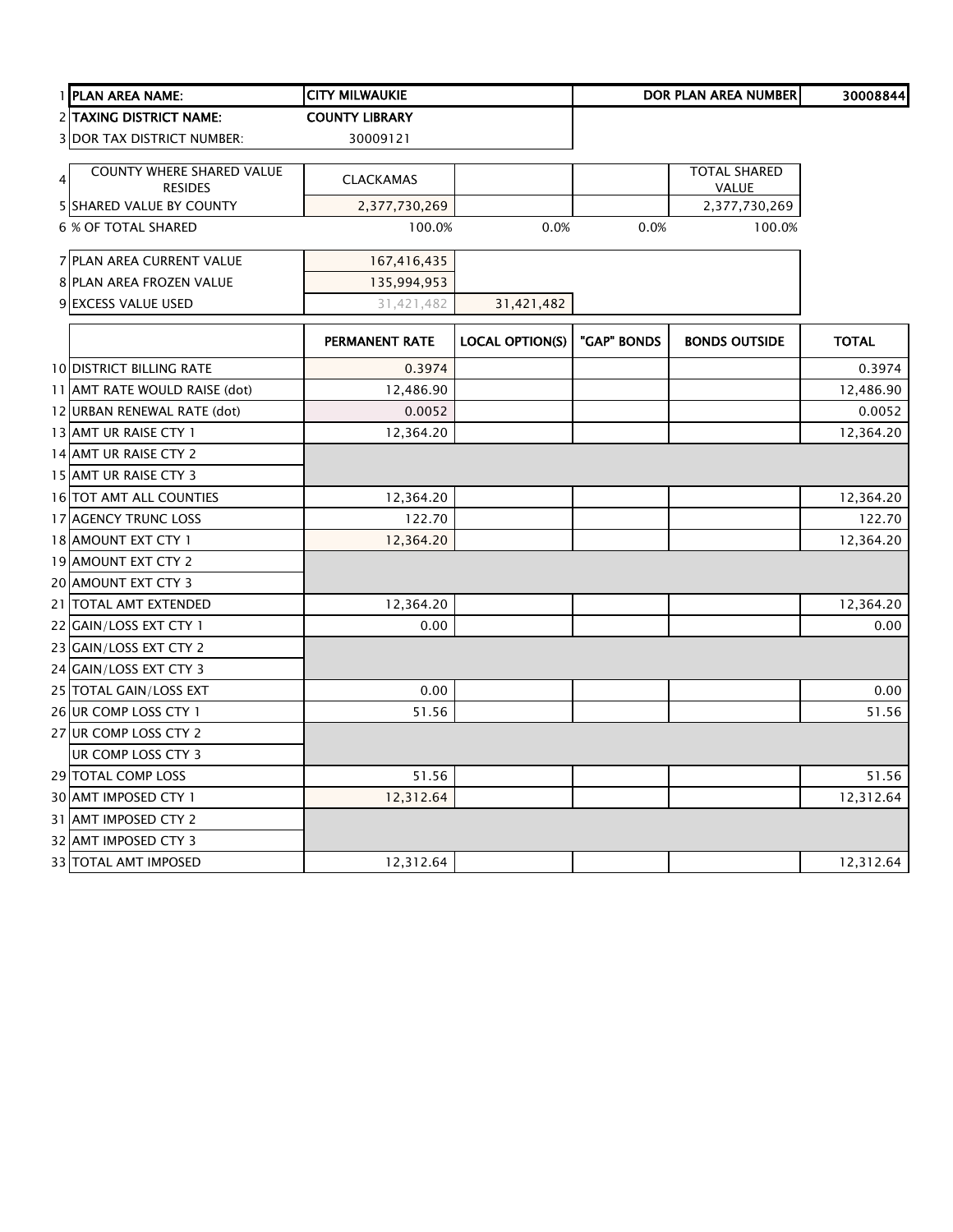| 1 PLAN AREA NAME:               |                                                    | <b>CITY MILWAUKIE</b>   |                        |             | DOR PLAN AREA NUMBER                | 30008844     |
|---------------------------------|----------------------------------------------------|-------------------------|------------------------|-------------|-------------------------------------|--------------|
|                                 | 2 TAXING DISTRICT NAME:                            | <b>COUNTY SOIL CONS</b> |                        |             |                                     |              |
|                                 | <b>3 DOR TAX DISTRICT NUMBER:</b>                  | 30008060                |                        |             |                                     |              |
| $\overline{4}$                  | <b>COUNTY WHERE SHARED VALUE</b><br><b>RESIDES</b> | <b>CLACKAMAS</b>        |                        |             | <b>TOTAL SHARED</b><br><b>VALUE</b> |              |
|                                 | 5 SHARED VALUE BY COUNTY                           | 2,377,730,269           |                        |             | 2,377,730,269                       |              |
| 6 % OF TOTAL SHARED             |                                                    | 100.0%                  | 0.0%                   | 0.0%        |                                     |              |
|                                 | 7 PLAN AREA CURRENT VALUE                          | 167,416,435             |                        |             |                                     |              |
|                                 | 8 PLAN AREA FROZEN VALUE                           | 135,994,953             |                        |             |                                     |              |
| 9 EXCESS VALUE USED             |                                                    | 31,421,482              | 31,421,482             |             |                                     |              |
|                                 |                                                    | PERMANENT RATE          | <b>LOCAL OPTION(S)</b> | "GAP" BONDS | <b>BONDS OUTSIDE</b>                | <b>TOTAL</b> |
| <b>10 DISTRICT BILLING RATE</b> |                                                    | 0.0500                  |                        |             |                                     | 0.0500       |
|                                 | 11 AMT RATE WOULD RAISE (dot)                      | 1,571.07                |                        |             |                                     | 1,571.07     |
|                                 | 12 URBAN RENEWAL RATE (dot)                        | 0.0006                  |                        |             |                                     | 0.0006       |
| 13 AMT UR RAISE CTY 1           |                                                    | 1,426.64                |                        |             |                                     | 1,426.64     |
| 14 AMT UR RAISE CTY 2           |                                                    |                         |                        |             |                                     |              |
| 15 AMT UR RAISE CTY 3           |                                                    |                         |                        |             |                                     |              |
| 16 TOT AMT ALL COUNTIES         |                                                    | 1,426.64                |                        |             |                                     | 1,426.64     |
| 17 AGENCY TRUNC LOSS            |                                                    | 144.43                  |                        |             |                                     | 144.43       |
| 18 AMOUNT EXT CTY 1             |                                                    | 1,426.64                |                        |             |                                     | 1,426.64     |
| 19 AMOUNT EXT CTY 2             |                                                    |                         |                        |             |                                     |              |
| 20 AMOUNT EXT CTY 3             |                                                    |                         |                        |             |                                     |              |
| 21 TOTAL AMT EXTENDED           |                                                    | 1,426.64                |                        |             |                                     | 1,426.64     |
| 22 GAIN/LOSS EXT CTY 1          |                                                    | 0.00                    |                        |             |                                     | 0.00         |
| 23 GAIN/LOSS EXT CTY 2          |                                                    |                         |                        |             |                                     |              |
| 24 GAIN/LOSS EXT CTY 3          |                                                    |                         |                        |             |                                     |              |
| 25 TOTAL GAIN/LOSS EXT          |                                                    | 0.00                    |                        |             |                                     | 0.00         |
| 26 UR COMP LOSS CTY 1           |                                                    | 5.55                    |                        |             |                                     | 5.55         |
| 27 UR COMP LOSS CTY 2           |                                                    |                         |                        |             |                                     |              |
| 28 UR COMP LOSS CTY 3           |                                                    |                         |                        |             |                                     |              |
| 29 TOTAL COMP LOSS              |                                                    | 5.55                    |                        |             |                                     | 5.55         |
| 30 AMT IMPOSED CTY 1            |                                                    | 1,421.09                |                        |             |                                     | 1,421.09     |
| 31 AMT IMPOSED CTY 2            |                                                    |                         |                        |             |                                     |              |
| 32 AMT IMPOSED CTY 3            |                                                    |                         |                        |             |                                     |              |
| 33 TOTAL AMT IMPOSED            |                                                    | 1,421.09                |                        |             |                                     | 1,421.09     |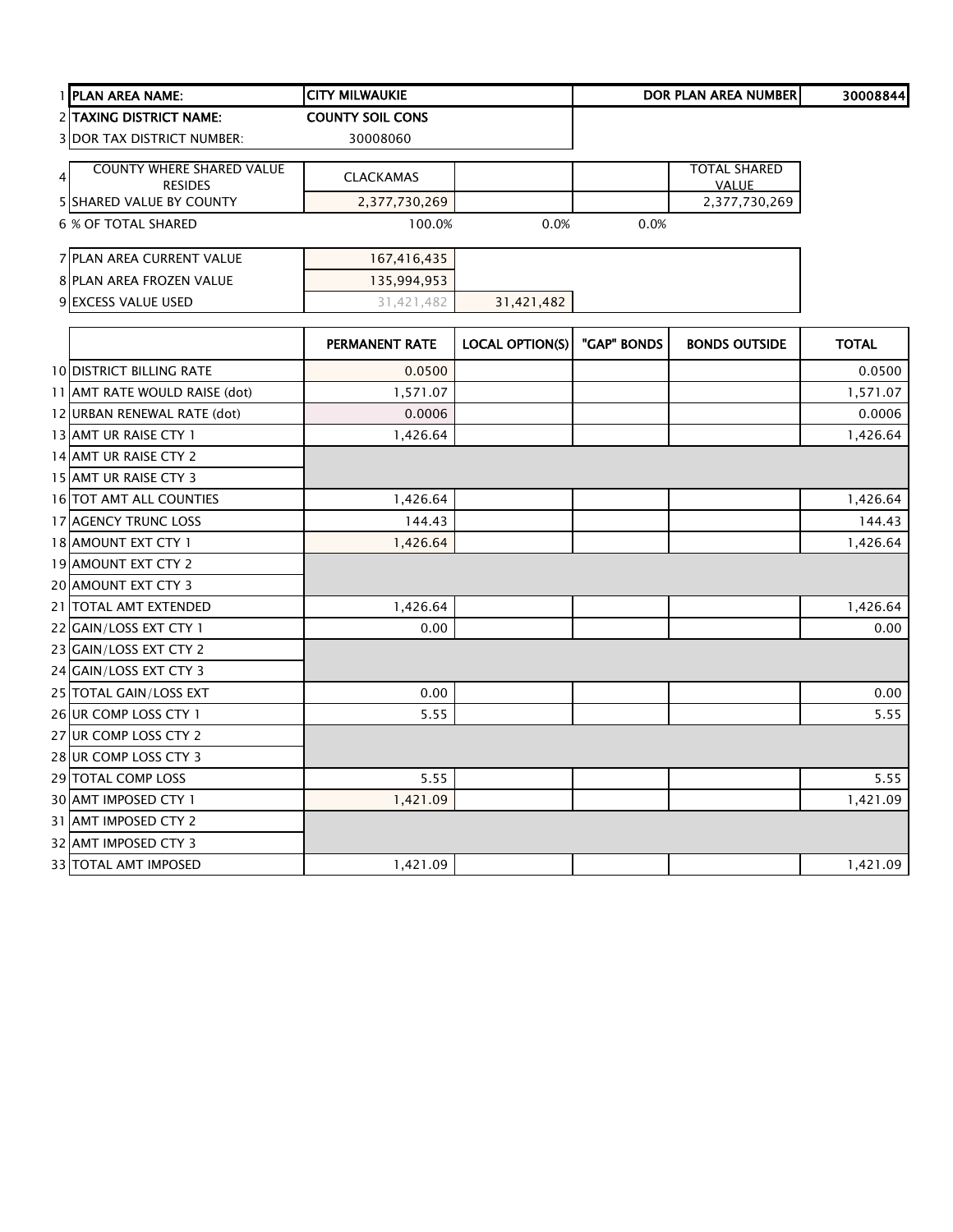| 1 PLAN AREA NAME:                 | <b>CITY MILWAUKIE</b> |                        |             | DOR PLAN AREA NUMBER | 30008844     |
|-----------------------------------|-----------------------|------------------------|-------------|----------------------|--------------|
| 2 TAXING DISTRICT NAME:           | <b>ESD CLACKAMAS</b>  |                        |             |                      |              |
| <b>3 DOR TAX DISTRICT NUMBER:</b> | 30503000              |                        |             |                      |              |
| <b>COUNTY WHERE SHARED VALUE</b>  |                       |                        |             | <b>TOTAL SHARED</b>  |              |
| <b>RESIDES</b>                    | <b>CLACKAMAS</b>      |                        |             | <b>VALUE</b>         |              |
| 5 SHARED VALUE BY COUNTY          | 2,377,730,269         |                        |             | 2,377,730,269        |              |
| <b>6 % OF TOTAL SHARED</b>        | 100.0%                | 0.0%                   | 0.0%        |                      |              |
| 7 PLAN AREA CURRENT VALUE         | 167,416,435           |                        |             |                      |              |
| 8 PLAN AREA FROZEN VALUE          | 135,994,953           |                        |             |                      |              |
| 9 EXCESS VALUE USED               | 31,421,482            | 31,421,482             |             |                      |              |
|                                   | PERMANENT RATE        | <b>LOCAL OPTION(S)</b> | "GAP" BONDS | <b>BONDS OUTSIDE</b> | <b>TOTAL</b> |
| <b>10 DISTRICT BILLING RATE</b>   | 0.3687                |                        |             |                      | 0.3687       |
| 11 AMT RATE WOULD RAISE (dot)     | 11,585.10             |                        |             |                      | 11,585.10    |
| 12 URBAN RENEWAL RATE (dot)       | 0.0048                |                        |             |                      | 0.0048       |
| 13 AMT UR RAISE CTY 1             | 11,413.11             |                        |             |                      | 11,413.11    |
| 14 AMT UR RAISE CTY 2             |                       |                        |             |                      |              |
| 15 AMT UR RAISE CTY 3             |                       |                        |             |                      |              |
| 16 TOT AMT ALL COUNTIES           | 11,413.11             |                        |             |                      | 11,413.11    |
| 17 AGENCY TRUNC LOSS              | 171.99                |                        |             |                      | 171.99       |
| 18 AMOUNT EXT CTY 1               | 11,413.11             |                        |             |                      | 11,413.11    |
| 19 AMOUNT EXT CTY 2               |                       |                        |             |                      |              |
| 20 AMOUNT EXT CTY 3               |                       |                        |             |                      |              |
| 21 TOTAL AMT EXTENDED             | 11,413.11             |                        |             |                      | 11,413.11    |
| 22 GAIN/LOSS EXT CTY 1            | 0.00                  |                        |             |                      | 0.00         |
| 23 GAIN/LOSS EXT CTY 2            |                       |                        |             |                      |              |
| 24 GAIN/LOSS EXT CTY 3            |                       |                        |             |                      |              |
| 25 TOTAL GAIN/LOSS EXT            | 0.00                  |                        |             |                      | 0.00         |
| 26 UR COMP LOSS CTY 1             | 47.62                 |                        |             |                      | 47.62        |
| 27 UR COMP LOSS CTY 2             |                       |                        |             |                      |              |
| 28 UR COMP LOSS CTY 3             |                       |                        |             |                      |              |
| 29 TOTAL COMP LOSS                | 47.62                 |                        |             |                      | 47.62        |
| 30 AMT IMPOSED CTY 1              | 11,365.49             |                        |             |                      | 11,365.49    |
| 31 AMT IMPOSED CTY 2              |                       |                        |             |                      |              |
| 32 AMT IMPOSED CTY 3              |                       |                        |             |                      |              |
| 33 TOTAL AMT IMPOSED              | 11,365.49             |                        |             |                      | 11,365.49    |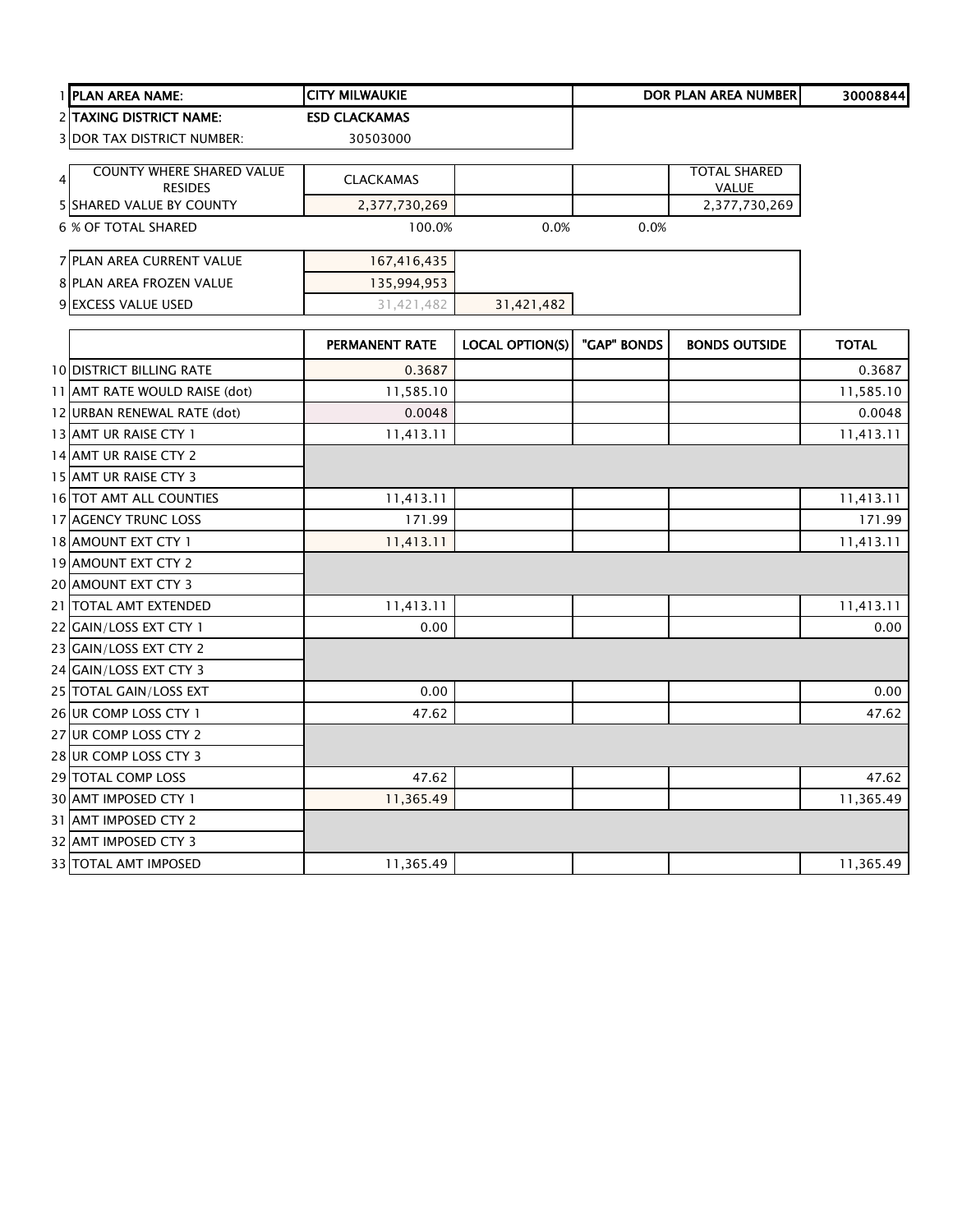|   | 1 PLAN AREA NAME:                                  | <b>CITY MILWAUKIE</b> |                        |             | <b>DOR PLAN AREA NUMBER</b>  | 30008844     |
|---|----------------------------------------------------|-----------------------|------------------------|-------------|------------------------------|--------------|
|   | <b>2 TAXING DISTRICT NAME:</b>                     | <b>FD1 CLACKAMAS</b>  |                        |             |                              |              |
|   | <b>3 DOR TAX DISTRICT NUMBER:</b>                  | 30020800              |                        |             |                              |              |
| 4 | <b>COUNTY WHERE SHARED VALUE</b><br><b>RESIDES</b> | <b>CLACKAMAS</b>      | <b>MULTNOMAH</b>       |             | <b>TOTAL SHARED</b><br>VALUE |              |
|   | 5 SHARED VALUE BY COUNTY                           | 2,389,608,610         | 30,733,540             |             | 2,420,342,150                |              |
|   | 6 % OF TOTAL SHARED                                | 98.7%                 | 1.3%                   | 0.0%        |                              |              |
|   | 7 PLAN AREA CURRENT VALUE                          | 179,294,776           |                        |             |                              |              |
|   | 8 PLAN AREA FROZEN VALUE                           | 135,994,953           |                        |             |                              |              |
|   | 9 EXCESS VALUE USED                                | 43,299,823            | 43,299,823             |             |                              |              |
|   |                                                    | PERMANENT RATE        | <b>LOCAL OPTION(S)</b> | "GAP" BONDS | <b>BONDS OUTSIDE</b>         | <b>TOTAL</b> |
|   | <b>10 DISTRICT BILLING RATE</b>                    | 2.4012                |                        |             |                              | 2.4012       |
|   | 11 AMT RATE WOULD RAISE (dot)                      | 103,971.53            |                        |             |                              | 103,971.53   |
|   | 12 URBAN RENEWAL RATE (dot)                        | 0.0429                |                        |             |                              | 0.0429       |
|   | 13 AMT UR RAISE CTY 1                              | 102,514.21            |                        |             |                              | 102,514.21   |
|   | 14 AMT UR RAISE CTY 2                              | 1,318.47              |                        |             |                              | 1,318.47     |
|   | 15 AMT UR RAISE CTY 3                              | 0.00                  |                        |             |                              | 0.00         |
|   | 16 TOT AMT ALL COUNTIES                            | 103,832.68            |                        |             |                              | 103,832.68   |
|   | 17 AGENCY TRUNC LOSS                               | 138.85                |                        |             |                              | 138.85       |
|   | 18 AMOUNT EXT CTY 1                                | 102,514.21            |                        |             |                              | 102,514.21   |
|   | 19 AMOUNT EXT CTY 2                                |                       |                        |             |                              |              |
|   | 20 AMOUNT EXT CTY 3                                |                       |                        |             |                              |              |
|   | 21 TOTAL AMT EXTENDED                              | 102,514.21            |                        |             |                              | 102,514.21   |
|   | 22 GAIN/LOSS EXT CTY 1                             | 0.00                  |                        |             |                              | 0.00         |
|   | 23 GAIN/LOSS EXT CTY 2                             |                       |                        |             |                              |              |
|   | 24 GAIN/LOSS EXT CTY 3                             |                       |                        |             |                              |              |
|   | 25 TOTAL GAIN/LOSS EXT                             | 0.00                  |                        |             |                              | 0.00         |
|   | 26 UR COMP LOSS CTY 1                              | 428.92                |                        |             |                              | 428.92       |
|   | 27 UR COMP LOSS CTY 2                              |                       |                        |             |                              |              |
|   | 28 UR COMP LOSS CTY 3                              |                       |                        |             |                              |              |
|   | 29 TOTAL COMP LOSS                                 | 428.92                |                        |             |                              | 428.92       |
|   | 30 AMT IMPOSED CTY 1                               | 102,085.29            |                        |             |                              | 102,085.29   |
|   | 31 AMT IMPOSED CTY 2                               |                       |                        |             |                              |              |
|   | 32 AMT IMPOSED CTY 3                               |                       |                        |             |                              |              |
|   | <b>33 TOTAL AMT IMPOSED</b>                        | 102,085.29            |                        |             |                              | 102,085.29   |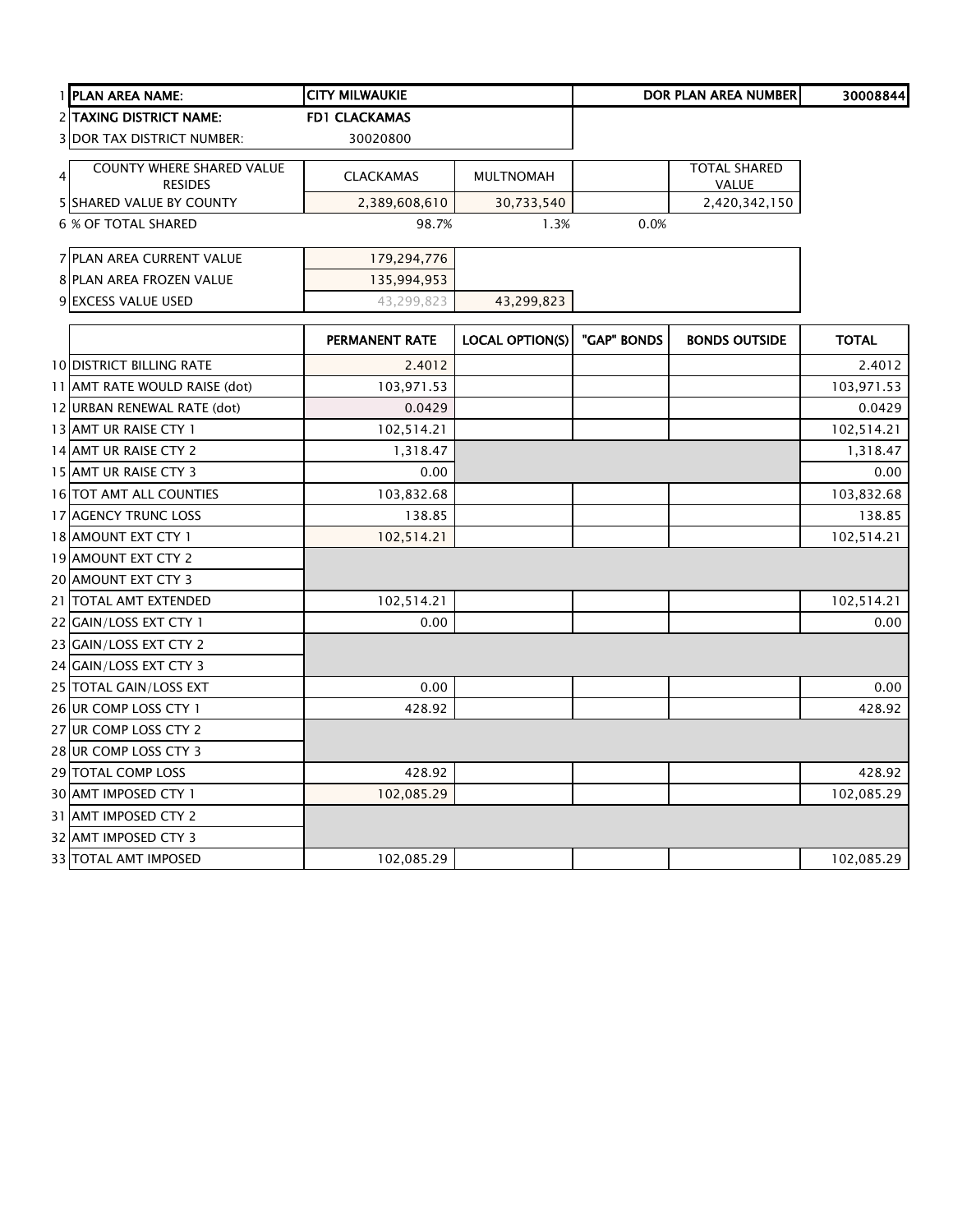| 1 PLAN AREA NAME:                 | <b>CITY MILWAUKIE</b> |                        |             | <b>DOR PLAN AREA NUMBER</b> | 30008844     |
|-----------------------------------|-----------------------|------------------------|-------------|-----------------------------|--------------|
| 2 TAXING DISTRICT NAME:           | Park N Clack          |                        |             |                             |              |
| <b>3 DOR TAX DISTRICT NUMBER:</b> | 30001380              |                        |             |                             |              |
| <b>COUNTY WHERE SHARED VALUE</b>  |                       |                        |             | <b>TOTAL SHARED</b>         |              |
| 4<br><b>RESIDES</b>               | <b>CLACKAMAS</b>      |                        |             | VALUE                       |              |
| <b>5 SHARED VALUE BY COUNTY</b>   | 2,377,730,269         |                        |             | 2,377,730,269               |              |
| <b>6 % OF TOTAL SHARED</b>        | 100.0%                | 0.0%                   | 0.0%        |                             |              |
| 7 PLAN AREA CURRENT VALUE         | 167,416,435           |                        |             |                             |              |
| 8 PLAN AREA FROZEN VALUE          | 135,994,953           |                        |             |                             |              |
| 9 EXCESS VALUE USED               | 31,421,482            | 31,421,482             |             |                             |              |
|                                   | <b>PERMANENT RATE</b> | <b>LOCAL OPTION(S)</b> | "GAP" BONDS | <b>BONDS OUTSIDE</b>        | <b>TOTAL</b> |
| <b>10 DISTRICT BILLING RATE</b>   | 0.5382                |                        |             |                             | 0.5382       |
| 11 AMT RATE WOULD RAISE (dot)     | 16,911.04             |                        |             |                             | 16,911.04    |
| 12 URBAN RENEWAL RATE (dot)       | 0.0071                |                        |             |                             | 0.0071       |
| 13 AMT UR RAISE CTY 1             | 16,881.88             |                        |             |                             | 16,881.88    |
| 14 AMT UR RAISE CTY 2             |                       |                        |             |                             |              |
| 15 AMT UR RAISE CTY 3             |                       |                        |             |                             |              |
| 16 TOT AMT ALL COUNTIES           | 16,881.88             |                        |             |                             | 16,881.88    |
| 17 AGENCY TRUNC LOSS              | 29.16                 |                        |             |                             | 29.16        |
| 18 AMOUNT EXT CTY 1               | 16,881.88             |                        |             |                             | 16,881.88    |
| 19 AMOUNT EXT CTY 2               |                       |                        |             |                             |              |
| 20 AMOUNT EXT CTY 3               |                       |                        |             |                             |              |
| 21 TOTAL AMT EXTENDED             | 16,881.88             |                        |             |                             | 16,881.88    |
| 22 GAIN/LOSS EXT CTY 1            | 0.00                  |                        |             |                             | 0.00         |
| 23 GAIN/LOSS EXT CTY 2            |                       |                        |             |                             |              |
| 24 GAIN/LOSS EXT CTY 3            |                       |                        |             |                             |              |
| 25 TOTAL GAIN/LOSS EXT            | 0.00                  |                        |             |                             | 0.00         |
| 26 UR COMP LOSS CTY 1             | 70.76                 |                        |             |                             | 70.76        |
| 27 UR COMP LOSS CTY 2             |                       |                        |             |                             |              |
| 28 UR COMP LOSS CTY 3             |                       |                        |             |                             |              |
| 29 TOTAL COMP LOSS                | 70.76                 |                        |             |                             | 70.76        |
| 30 AMT IMPOSED CTY 1              | 16,811.12             |                        |             |                             | 16,811.12    |
| 31 AMT IMPOSED CTY 2              |                       |                        |             |                             |              |
| 32 AMT IMPOSED CTY 3              |                       |                        |             |                             |              |
| 33 TOTAL AMT IMPOSED              | 16,811.12             |                        |             |                             | 16,811.12    |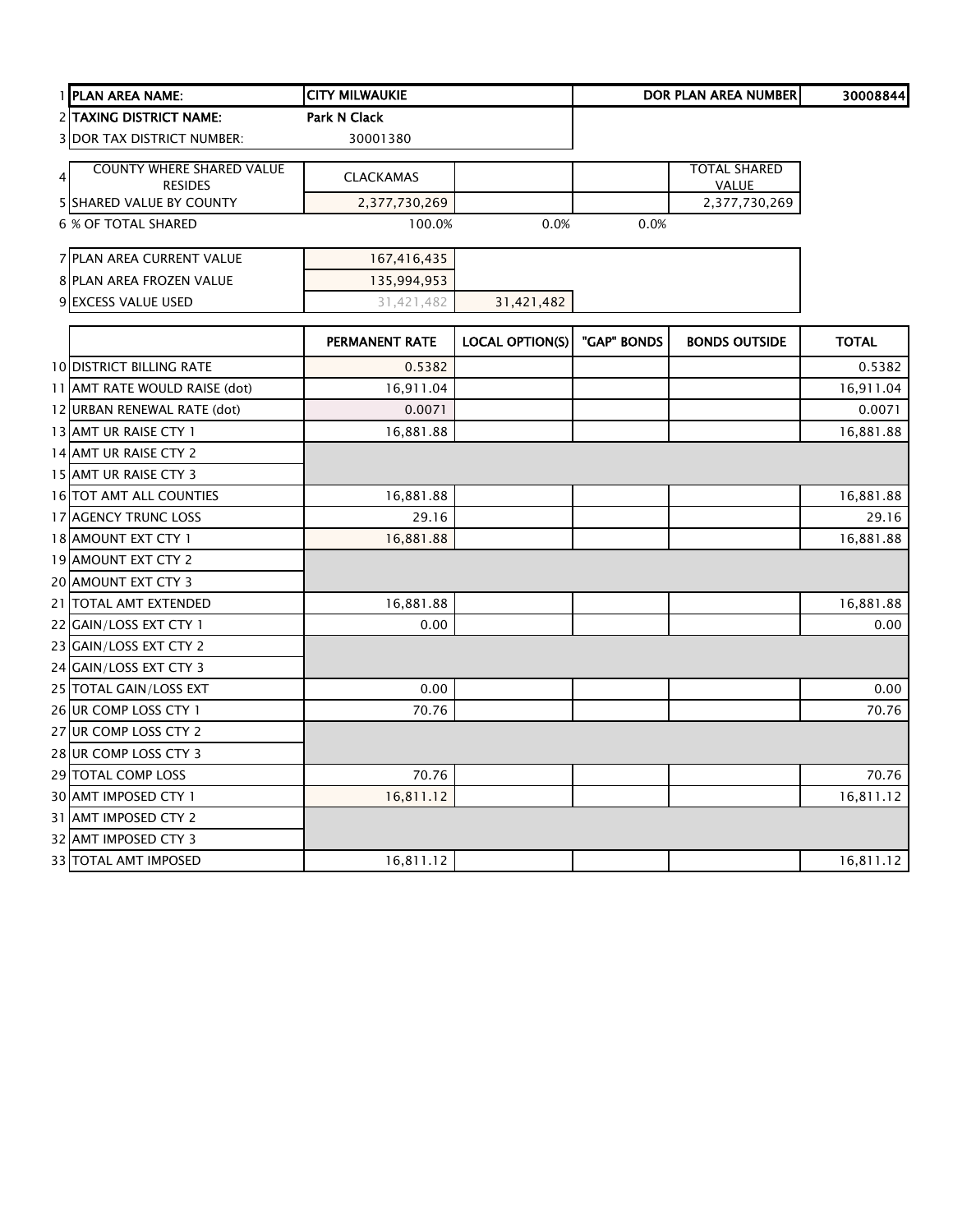| 1 PLAN AREA NAME:                                  | <b>CITY MILWAUKIE</b> |                        |             | <b>DOR PLAN AREA NUMBER</b> | 30008844     |
|----------------------------------------------------|-----------------------|------------------------|-------------|-----------------------------|--------------|
| 2 TAXING DISTRICT NAME:                            | <b>Port Portland</b>  |                        |             |                             |              |
| <b>3 DOR TAX DISTRICT NUMBER:</b>                  | 30002160              |                        |             |                             |              |
| <b>COUNTY WHERE SHARED VALUE</b><br>$\overline{4}$ |                       |                        |             | TOTAL SHARED                |              |
| <b>RESIDES</b>                                     | <b>CLACKAMAS</b>      | <b>MULTNOMAH</b>       |             | <b>VALUE</b>                |              |
| <b>5 SHARED VALUE BY COUNTY</b>                    | 2,377,730,269         | 30,733,540             |             | 2,408,463,809               |              |
| <b>6 % OF TOTAL SHARED</b>                         | 98.7%                 | 1.3%                   | 0.0%        |                             |              |
| 7 PLAN AREA CURRENT VALUE                          | 167,416,435           |                        |             |                             |              |
| 8 PLAN AREA FROZEN VALUE                           | 135,994,953           |                        |             |                             |              |
| 9 EXCESS VALUE USED                                | 31,421,482            | 31,421,482             |             |                             |              |
|                                                    | PERMANENT RATE        | <b>LOCAL OPTION(S)</b> | "GAP" BONDS | <b>BONDS OUTSIDE</b>        | <b>TOTAL</b> |
| <b>10 DISTRICT BILLING RATE</b>                    | 0.0701                |                        |             |                             | 0.0701       |
| 11 AMT RATE WOULD RAISE (dot)                      | 2,202.65              |                        |             |                             | 2,202.65     |
| 12 URBAN RENEWAL RATE (dot)                        | 0.0009                |                        |             |                             | 0.0009       |
| 13 AMT UR RAISE CTY 1                              | 2,139.96              |                        |             |                             | 2,139.96     |
| 14 AMT UR RAISE CTY 2                              | 27.66                 |                        |             |                             | 27.66        |
| 15 AMT UR RAISE CTY 3                              | 0.00                  |                        |             |                             | 0.00         |
| 16 TOT AMT ALL COUNTIES                            | 2,167.62              |                        |             |                             | 2,167.62     |
| 17 AGENCY TRUNC LOSS                               | 35.03                 |                        |             |                             | 35.03        |
| 18 AMOUNT EXT CTY 1                                | 2,139.96              |                        |             |                             | 2,139.96     |
| 19 AMOUNT EXT CTY 2                                |                       |                        |             |                             |              |
| 20 AMOUNT EXT CTY 3                                |                       |                        |             |                             |              |
| 21 TOTAL AMT EXTENDED                              | 2,139.96              |                        |             |                             | 2,139.96     |
| 22 GAIN/LOSS EXT CTY 1                             | 0.00                  |                        |             |                             | 0.00         |
| 23 GAIN/LOSS EXT CTY 2                             |                       |                        |             |                             |              |
| 24 GAIN/LOSS EXT CTY 3                             |                       |                        |             |                             |              |
| 25 TOTAL GAIN/LOSS EXT                             | 0.00                  |                        |             |                             | 0.00         |
| 26 UR COMP LOSS CTY 1                              | 8.62                  |                        |             |                             | 8.62         |
| 27 UR COMP LOSS CTY 2                              |                       |                        |             |                             |              |
| 28 UR COMP LOSS CTY 3                              |                       |                        |             |                             |              |
| 29 TOTAL COMP LOSS                                 | 8.62                  |                        |             |                             | 8.62         |
| 30 AMT IMPOSED CTY 1                               | 2,131.34              |                        |             |                             | 2,131.34     |
| 31 AMT IMPOSED CTY 2                               |                       |                        |             |                             |              |
| 32 AMT IMPOSED CTY 3                               |                       |                        |             |                             |              |
| 33 TOTAL AMT IMPOSED                               | 2,131.34              |                        |             |                             | 2,131.34     |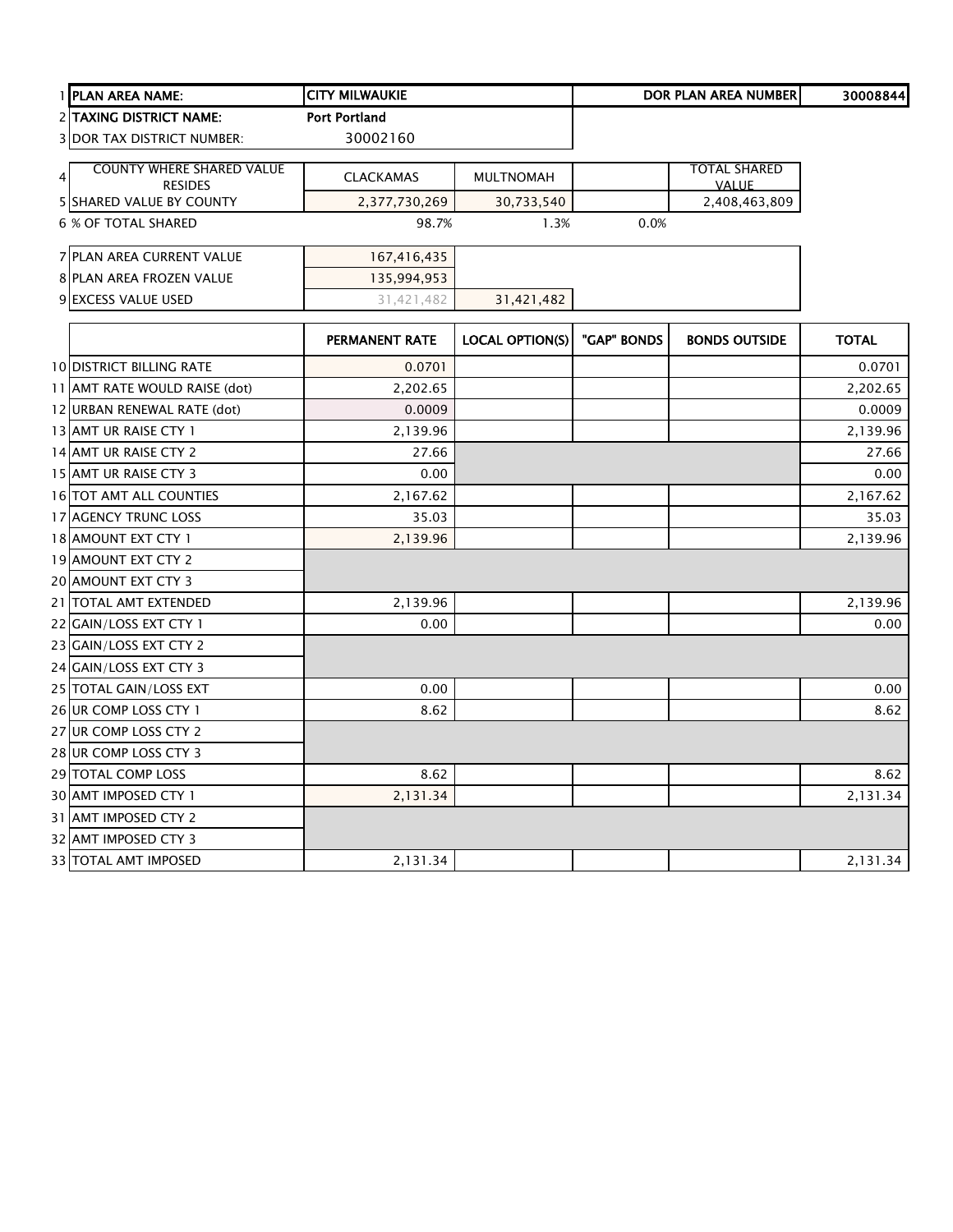| 1 PLAN AREA NAME:                                             | <b>CITY MILWAUKIE</b> |                        |             | DOR PLAN AREA NUMBER         | 30008844     |
|---------------------------------------------------------------|-----------------------|------------------------|-------------|------------------------------|--------------|
| 2 TAXING DISTRICT NAME:                                       | Sch 12 N Clack        |                        |             |                              |              |
| <b>3 DOR TAX DISTRICT NUMBER:</b>                             | 30119000              |                        |             |                              |              |
| COUNTY WHERE SHARED VALUE<br>$\overline{4}$<br><b>RESIDES</b> | <b>CLACKAMAS</b>      |                        |             | <b>TOTAL SHARED</b><br>VALUE |              |
| <b>5 SHARED VALUE BY COUNTY</b>                               | 2,377,730,269         |                        |             | 2,377,730,269                |              |
| <b>6 % OF TOTAL SHARED</b>                                    | 100.0%                | 0.0%                   | 0.0%        |                              |              |
| 7 PLAN AREA CURRENT VALUE                                     | 167,416,435           |                        |             |                              |              |
| 8 PLAN AREA FROZEN VALUE                                      | 135,994,953           |                        |             |                              |              |
| 9 EXCESS VALUE USED                                           | 31,421,482            | 31,421,482             |             |                              |              |
|                                                               | PERMANENT RATE        | <b>LOCAL OPTION(S)</b> | "GAP" BONDS | <b>BONDS OUTSIDE</b>         | <b>TOTAL</b> |
| <b>10 DISTRICT BILLING RATE</b>                               | 4.8701                |                        |             |                              | 4.8701       |
| 11 AMT RATE WOULD RAISE (dot)                                 | 153,025.76            |                        |             |                              | 153,025.76   |
| 12 URBAN RENEWAL RATE (dot)                                   | 0.0643                |                        |             |                              | 0.0643       |
| 13 AMT UR RAISE CTY 1                                         | 152,888.06            |                        |             |                              | 152,888.06   |
| 14 AMT UR RAISE CTY 2                                         |                       |                        |             |                              |              |
| 15 AMT UR RAISE CTY 3                                         |                       |                        |             |                              |              |
| 16 TOT AMT ALL COUNTIES                                       | 152,888.06            |                        |             |                              | 152,888.06   |
| 17 AGENCY TRUNC LOSS                                          | 137.70                |                        |             |                              | 137.70       |
| 18 AMOUNT EXT CTY 1                                           | 152,888.06            |                        |             |                              | 152,888.06   |
| 19 AMOUNT EXT CTY 2                                           |                       |                        |             |                              |              |
| 20 AMOUNT EXT CTY 3                                           |                       |                        |             |                              |              |
| 21 TOTAL AMT EXTENDED                                         | 152,888.06            |                        |             |                              | 152,888.06   |
| 22 GAIN/LOSS EXT CTY 1                                        | 0.00                  |                        |             |                              | 0.00         |
| 23 GAIN/LOSS EXT CTY 2                                        |                       |                        |             |                              |              |
| 24 GAIN/LOSS EXT CTY 3                                        |                       |                        |             |                              |              |
| 25 TOTAL GAIN/LOSS EXT                                        | 0.00                  |                        |             |                              | 0.00         |
| 26 UR COMP LOSS CTY 1                                         | 643.03                |                        |             |                              | 643.03       |
| 27 UR COMP LOSS CTY 2                                         |                       |                        |             |                              |              |
| 28 UR COMP LOSS CTY 3                                         |                       |                        |             |                              |              |
| 29 TOTAL COMP LOSS                                            | 643.03                |                        |             |                              | 643.03       |
| 30 AMT IMPOSED CTY 1                                          | 152,245.03            |                        |             |                              | 152,245.03   |
| 31 AMT IMPOSED CTY 2                                          |                       |                        |             |                              |              |
| 32 AMT IMPOSED CTY 3                                          |                       |                        |             |                              |              |
| 33 TOTAL AMT IMPOSED                                          | 152,245.03            |                        |             |                              | 152,245.03   |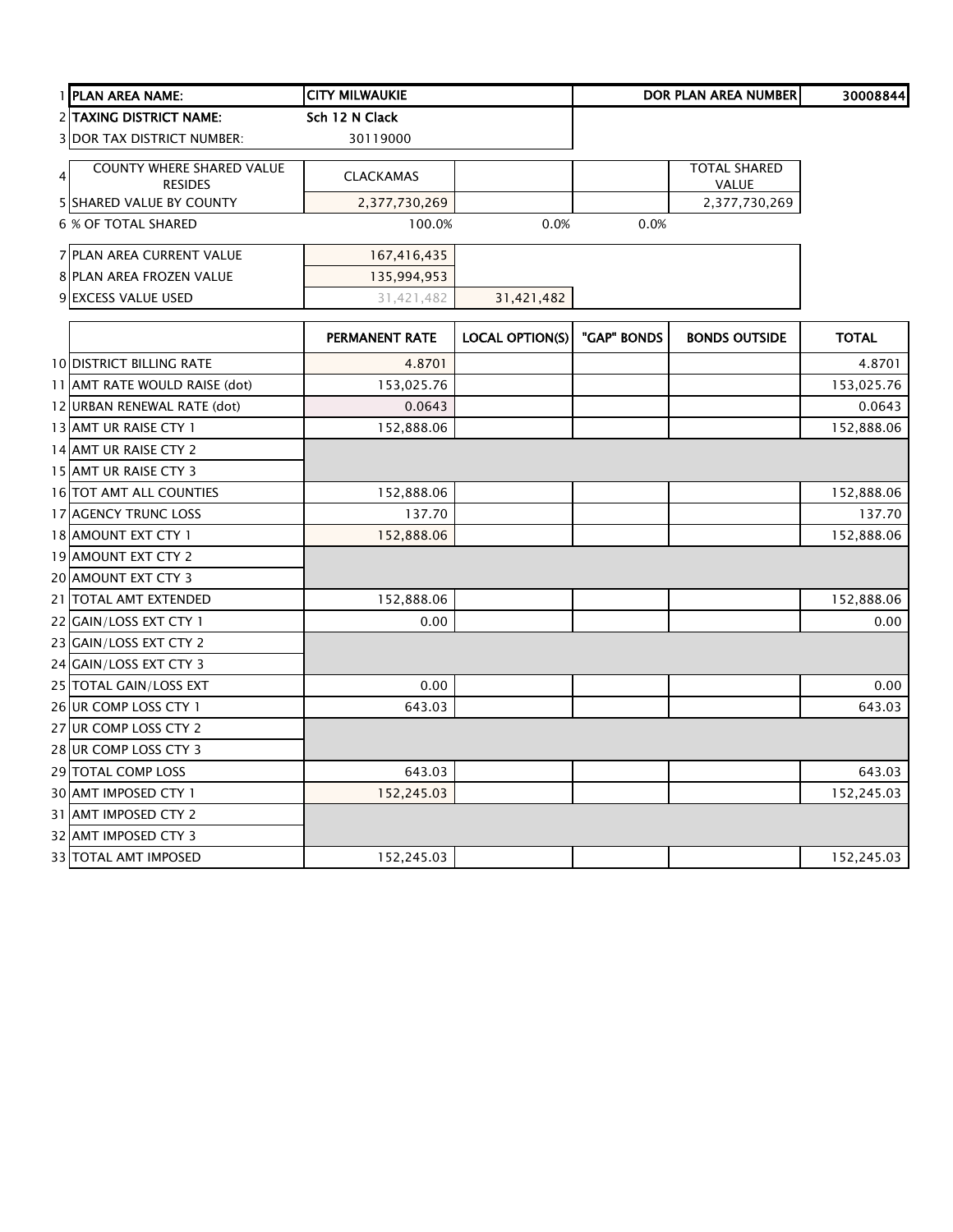|   | 1 PLAN AREA NAME:                           | <b>CITY MILWAUKIE</b> |                        |             | <b>DOR PLAN AREA NUMBER</b>  | 30008844     |
|---|---------------------------------------------|-----------------------|------------------------|-------------|------------------------------|--------------|
|   | 2 TAXING DISTRICT NAME:                     | Srv 2 Metro           |                        |             |                              |              |
|   | <b>3 DOR TAX DISTRICT NUMBER:</b>           | 30008090              |                        |             |                              |              |
| 4 | COUNTY WHERE SHARED VALUE<br><b>RESIDES</b> | <b>CLACKAMAS</b>      | <b>MULTNOMAH</b>       |             | <b>TOTAL SHARED</b><br>VALUE |              |
|   | 5 SHARED VALUE BY COUNTY                    | 2,377,730,269         | 30,733,540             |             | 2,408,463,809                |              |
|   | <b>6 % OF TOTAL SHARED</b>                  | 98.7%                 | 1.3%                   | 0.0%        |                              |              |
|   | 7 PLAN AREA CURRENT VALUE                   | 167,416,435           |                        |             |                              |              |
|   | 8 PLAN AREA FROZEN VALUE                    | 135,994,953           |                        |             |                              |              |
|   | 9 EXCESS VALUE USED                         | 31,421,482            | 31,421,482             |             |                              |              |
|   |                                             | PERMANENT RATE        | <b>LOCAL OPTION(S)</b> | "GAP" BONDS | <b>BONDS OUTSIDE</b>         | <b>TOTAL</b> |
|   | <b>10 DISTRICT BILLING RATE</b>             | 0.0966                |                        |             |                              | 0.0966       |
|   | 11 AMT RATE WOULD RAISE (dot)               | 3,035.32              |                        |             |                              | 3,035.32     |
|   | 12 URBAN RENEWAL RATE (dot)                 | 0.0012                |                        |             |                              | 0.0012       |
|   | 13 AMT UR RAISE CTY 1                       | 2,853.28              |                        |             |                              | 2,853.28     |
|   | 14 AMT UR RAISE CTY 2                       | 36.88                 |                        |             |                              | 36.88        |
|   | 15 AMT UR RAISE CTY 3                       | 0.00                  |                        |             |                              | 0.00         |
|   | 16 TOT AMT ALL COUNTIES                     | 2,890.16              |                        |             |                              | 2,890.16     |
|   | 17 AGENCY TRUNC LOSS                        | 145.16                |                        |             |                              | 145.16       |
|   | 18 AMOUNT EXT CTY 1                         | 2,853.28              |                        |             |                              | 2,853.28     |
|   | 19 AMOUNT EXT CTY 2                         |                       |                        |             |                              |              |
|   | 20 AMOUNT EXT CTY 3                         |                       |                        |             |                              |              |
|   | 21 TOTAL AMT EXTENDED                       | 2,853.28              |                        |             |                              | 2,853.28     |
|   | 22 GAIN/LOSS EXT CTY 1                      | 0.00                  |                        |             |                              | 0.00         |
|   | 23 GAIN/LOSS EXT CTY 2                      |                       |                        |             |                              |              |
|   | 24 GAIN/LOSS EXT CTY 3                      |                       |                        |             |                              |              |
|   | 25 TOTAL GAIN/LOSS EXT                      | 0.00                  |                        |             |                              | 0.00         |
|   | 26 UR COMP LOSS CTY 1                       | 11.65                 |                        |             |                              | 11.65        |
|   | 27 UR COMP LOSS CTY 2                       |                       |                        |             |                              |              |
|   | 28 UR COMP LOSS CTY 3                       |                       |                        |             |                              |              |
|   | 29 TOTAL COMP LOSS                          | 11.65                 |                        |             |                              | 11.65        |
|   | 30 AMT IMPOSED CTY 1                        | 2,841.63              |                        |             |                              | 2,841.63     |
|   | 31 AMT IMPOSED CTY 2                        |                       |                        |             |                              |              |
|   | 32 AMT IMPOSED CTY 3                        |                       |                        |             |                              |              |
|   | 33 TOTAL AMT IMPOSED                        | 2,841.63              |                        |             |                              | 2,841.63     |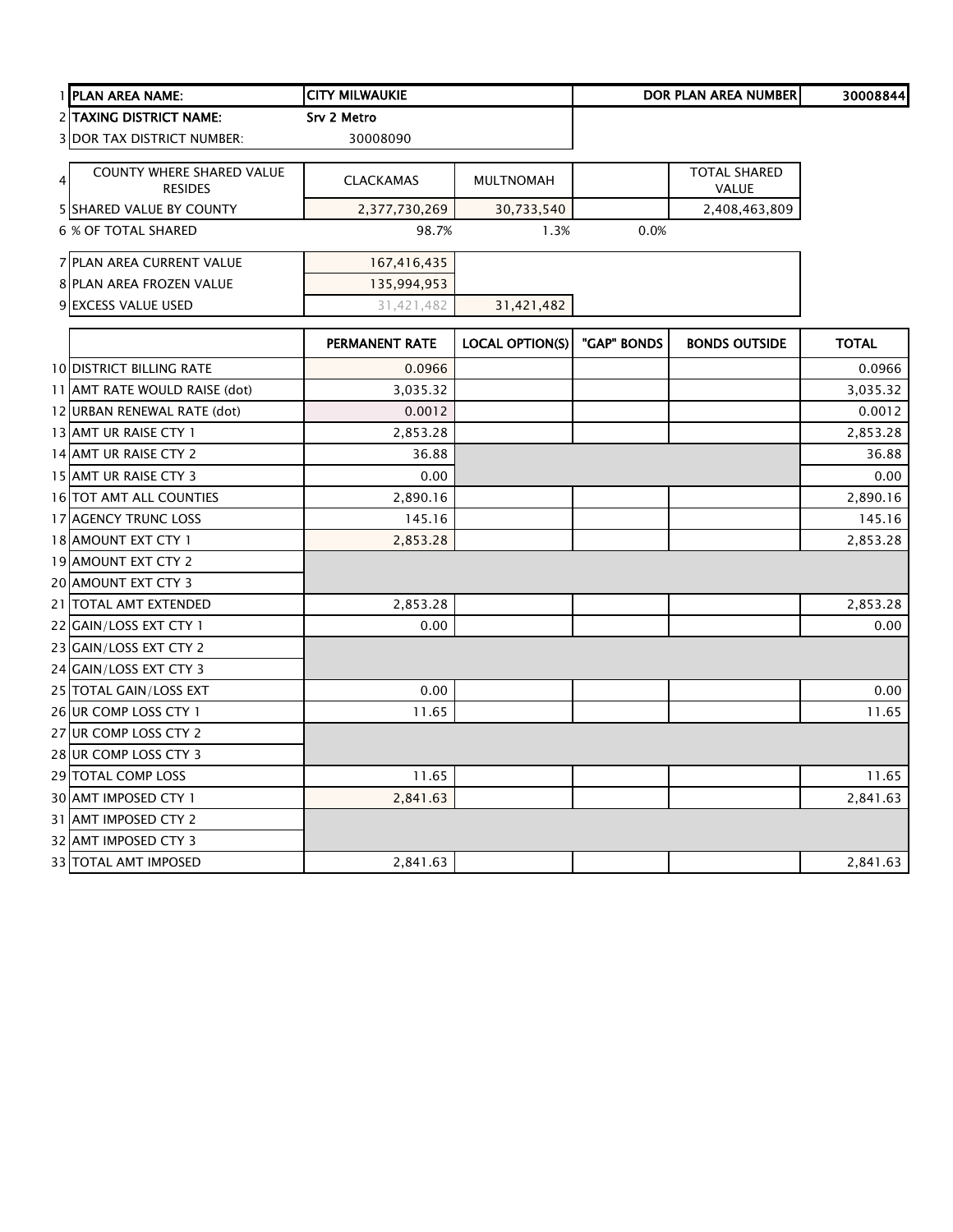| 1 PLAN AREA NAME:                                | <b>CITY MILWAUKIE</b> |                        | <b>DOR PLAN AREA NUMBER</b> |                                     | 30008844     |
|--------------------------------------------------|-----------------------|------------------------|-----------------------------|-------------------------------------|--------------|
| 2 TAXING DISTRICT NAME:                          | <b>Vector Control</b> |                        |                             |                                     |              |
| <b>3 DOR TAX DISTRICT NUMBER:</b>                | 30007510              |                        |                             |                                     |              |
| COUNTY WHERE SHARED VALUE<br>4<br><b>RESIDES</b> | <b>CLACKAMAS</b>      |                        |                             | <b>TOTAL SHARED</b><br><b>VALUE</b> |              |
| 5 SHARED VALUE BY COUNTY                         | 2,377,730,269         |                        |                             | 2,377,730,269                       |              |
| <b>6 % OF TOTAL SHARED</b>                       | 100.0%                | 0.0%                   | 0.0%                        |                                     |              |
| 7 PLAN AREA CURRENT VALUE                        | 167,416,435           |                        |                             |                                     |              |
| 8 PLAN AREA FROZEN VALUE                         | 135,994,953           |                        |                             |                                     |              |
| 9 EXCESS VALUE USED                              | 31,421,482            | 31,421,482             |                             |                                     |              |
|                                                  | PERMANENT RATE        | <b>LOCAL OPTION(S)</b> | "GAP" BONDS                 | <b>BONDS OUTSIDE</b>                | <b>TOTAL</b> |
| <b>10 DISTRICT BILLING RATE</b>                  | 0.0065                |                        |                             |                                     | 0.0065       |
| 11 AMT RATE WOULD RAISE (dot)                    | 204.24                |                        |                             |                                     | 204.24       |
| 12 URBAN RENEWAL RATE (dot)                      | 0.0000                |                        |                             |                                     | 0.0000       |
| 13 AMT UR RAISE CTY 1                            | 0.00                  |                        |                             |                                     | 0.00         |
| 14 AMT UR RAISE CTY 2                            |                       |                        |                             |                                     |              |
| 15 AMT UR RAISE CTY 3                            |                       |                        |                             |                                     |              |
| 16 TOT AMT ALL COUNTIES                          | 0.00                  |                        |                             |                                     | 0.00         |
| 17 AGENCY TRUNC LOSS                             | 204.24                |                        |                             |                                     | 204.24       |
| 18 AMOUNT EXT CTY 1                              | 0.00                  |                        |                             |                                     | 0.00         |
| 19 AMOUNT EXT CTY 2                              |                       |                        |                             |                                     |              |
| 20 AMOUNT EXT CTY 3                              |                       |                        |                             |                                     |              |
| 21 TOTAL AMT EXTENDED                            | 0.00                  |                        |                             |                                     | 0.00         |
| 22 GAIN/LOSS EXT CTY 1                           | 0.00                  |                        |                             |                                     | 0.00         |
| 23 GAIN/LOSS EXT CTY 2                           |                       |                        |                             |                                     |              |
| 24 GAIN/LOSS EXT CTY 3                           |                       |                        |                             |                                     |              |
| 25 TOTAL GAIN/LOSS EXT                           | 0.00                  |                        |                             |                                     | 0.00         |
| 26 UR COMP LOSS CTY 1                            | 0.00                  |                        |                             |                                     | 0.00         |
| 27 UR COMP LOSS CTY 2                            |                       |                        |                             |                                     |              |
| 28 UR COMP LOSS CTY 3                            |                       |                        |                             |                                     |              |
| 29 TOTAL COMP LOSS                               | 0.00                  |                        |                             |                                     | 0.00         |
| 30 AMT IMPOSED CTY 1                             | 0.00                  |                        |                             |                                     | 0.00         |
| 31 AMT IMPOSED CTY 2                             |                       |                        |                             |                                     |              |
| 32 AMT IMPOSED CTY 3                             |                       |                        |                             |                                     |              |
| 33 TOTAL AMT IMPOSED                             | 0.00                  |                        |                             |                                     | 0.00         |